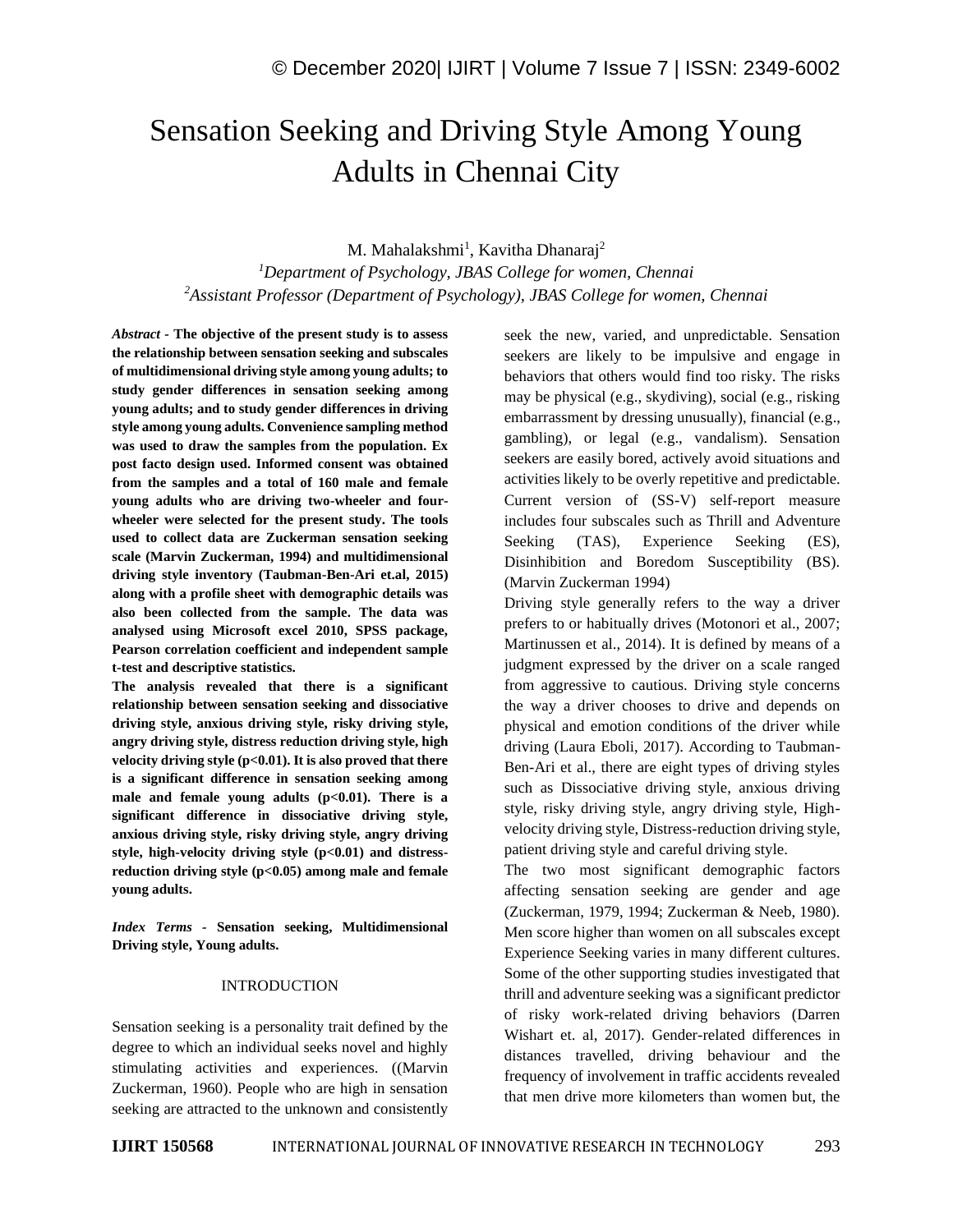safety devices used by men are less frequently than women, and were involved in risky driving behaviours more often (Eladio Jiménez-Mejías et. al, 2014).

In the current times, where driving has been inevitable, driving style automatically sets in, as the Gen Y and Z has started to dominate the roads with newer and fancier vehicles. This motivated the researcher to understand the relationship between sensation seeking and multidimensional driving style among young adults in Chennai city.

### METHODOLOGY

### Objectives:

- 1. To understand the level of sensation seeking and the driving style among young adults in Chennai city.
- 2. To understand the relationship between sensation seeking and multidimensional driving style among the sample.
- 3. To understand the gender differences in sensation seeking and the driving style among the sample.

### Research design:

The research design used for this present study is Expost Facto design.

#### Sampling and Participants:

The sample consists of 160 young adults, out of which 80 were male and 80 were female college participants. Convenience sampling was followed.

# Tools:

The sociodemographic profile which includes their initial, age, course of study, birth order, family type, habitual status, socio economic status and other details about rash driving, use mobile phones while driving, accidents, injury, gamble on racing were collected.

## Table I: Characteristics of drivers

1. Zuckerman sensation seeking scale-V (SSS-V) by Marvin Zuckerman (1994):

The scale consists of 40 forced choice questions designed to assess individual differences in optima level of stimulation. The SSS-V can be scored as a general measure of sensation seeking by summing all items, but can also be split into four 10 item factors such as Thrill and Adventure seeking, Experience seeking, Disinhibition and Boredom Susceptibility The higher the score (with 40 as the maximum), the more likely seek out novel and intense sensations.

2. Multidimensional driving style inventory (MDSI) by Taubman-Ben-Ari et al (2015):

MDSI is a validated self-report questionnaire which consists of 44 items. Items are rated on a six-point scale  $(1=not at all to 6=Very much like me)$ . This questionnaire assesses eight factors resulting from the original analysis: Dissociative driving, Anxious driving, Risky driving, Angry driving, High-velocity driving, Distress-reduction driving, Patient driving and Careful driving.

# Procedure:

The data from the 160 samples (100 samples were collected manually and 60 samples were online). General instructions were mentioned above the questionnaire and the sample was asked to fill the tools carefully. Informed consent was obtained, and confidentiality was guaranteed to the participants.

# Statistical analysis:

The collected data was analyzed using SPSS package. Independent samples t-test and Pearson product moment correlation were used to investigate the results. Descriptive statistics – pie chart used.

#### RESULTS

| Table 1. Characteristics of directs |            |           |     |  |  |
|-------------------------------------|------------|-----------|-----|--|--|
| <b>Personal Details</b>             | Groups     | $N = 160$ | (%) |  |  |
| <b>Rash Driving</b>                 | <b>Yes</b> | 92        | 57% |  |  |
|                                     | No         | 68        | 43% |  |  |
| <b>Using Mobile Phones</b>          | Yes        | 100       | 62% |  |  |
|                                     | No         | 60        | 38% |  |  |
| Met with Accidents                  | Yes        | 109       | 68% |  |  |
|                                     | No         | 51        | 32% |  |  |
| Injured while driving               | Yes        | 84        | 52% |  |  |
|                                     | No         | 76        | 48% |  |  |
|                                     |            |           |     |  |  |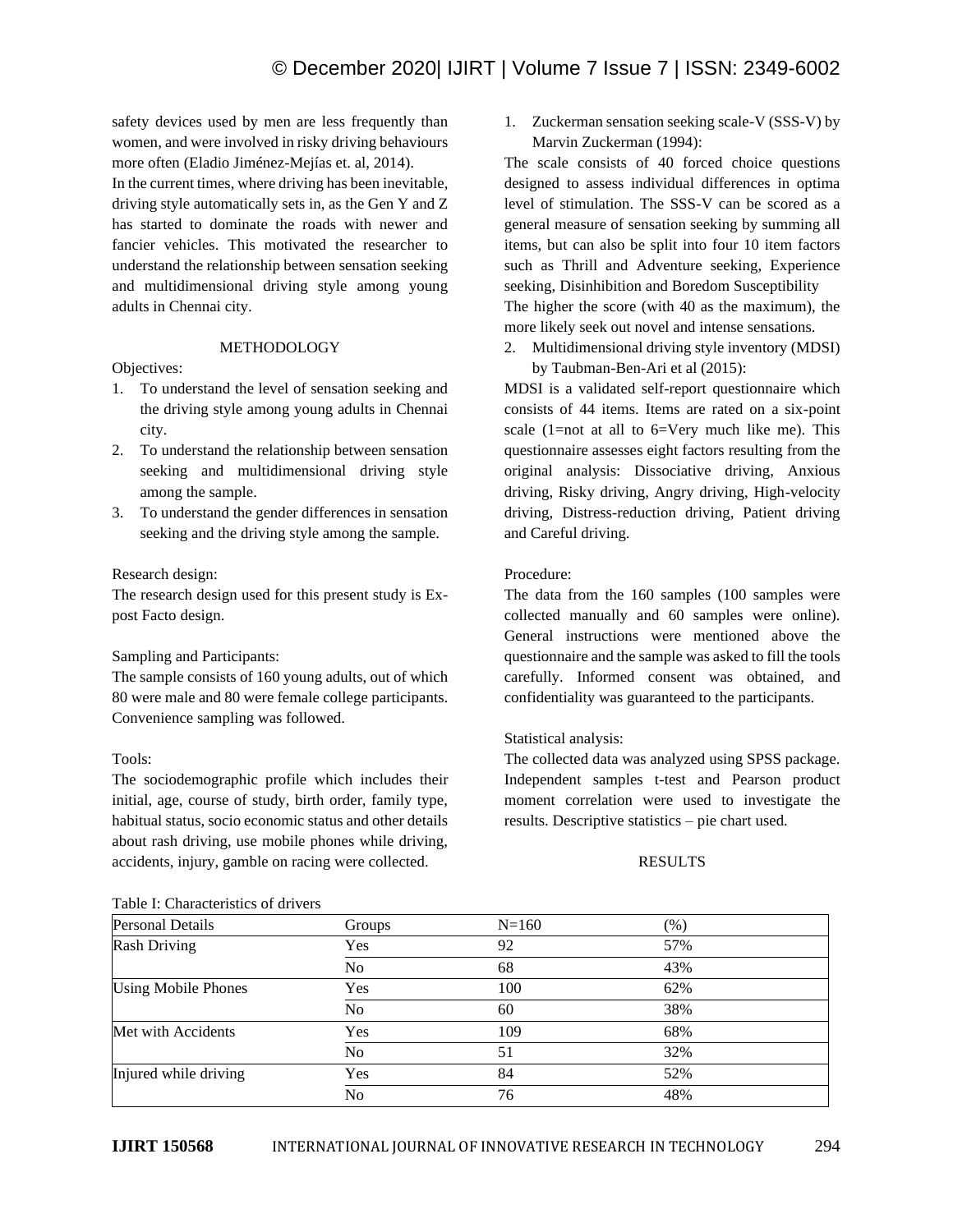# © December 2020| IJIRT | Volume 7 Issue 7 | ISSN: 2349-6002

| Gamble<br>racing<br>on | $\sim$<br>◡ | n, | 58%    |
|------------------------|-------------|----|--------|
|                        |             | v  | $+2\%$ |

Table 1 reveals the characteristics of driving in which majority 57% of the participants involved in rash driving. It is also evident from the sample that majority 62% of the adults uses their mobile phone while driving and 68% of adults have been met with accidents while driving. It is additionally discovered from the table that there is not much differences between the participants who got injured while driving and who prefer to gamble on racing.

Table II: Relationship between Sensation Seeking and Subscales of Multidimensional driving styles:

| Variables                        |     | <b>Sensation Seeking</b>       |
|----------------------------------|-----|--------------------------------|
| Multidimensional driving style   | N   | <b>Correlation Coefficient</b> |
| Dissociative driving style       | 160 | $0.381**$                      |
| Anxious driving style            | 160 | $0.260**$                      |
| Risky driving style              | 160 | $0.575**$                      |
| Angry driving style              | 160 | $0.358**$                      |
| High-velocity driving style      | 160 | $0.234**$                      |
| Distress-reduction driving style | 160 | $0.430**$                      |
| Patient driving style            | 160 | $-0.001$ NS                    |
| Careful driving style            | 160 | $-0.049NS$                     |

\*\*P<0.01 (Dissociative, anxious, risky, angry, high-velocity, distress reduction driving style)

NS Not Significant (Patient and careful driving style) From table 2, the obtained values of Pearson product moment correlation for dissociative, anxious, risky, angry, high-velocity and distress reduction driving styles was found to be 0.381, 0.260, 0.575, 0.358, 0.234 and 0.430 respectively that shows a positive relationship between sensation seeking and driving styles (dissociative, anxious, risky, angry, high-Table III: Gender differences in sensation seeking:

velocity and distress-reduction). It is also evident that the correlation for patient and careful driving styles was found to be - 0.001and - 0.049 respectively which indicates that there is no significant relationship between sensation seeking and patient and careful driving style of young adults.

|                 |        |    | ັ     |       |                 |       |  |
|-----------------|--------|----|-------|-------|-----------------|-------|--|
| <b>Variable</b> | Sample |    | Mean  | SD    | df<br>t value t | value |  |
| Sensation       | Male   | 80 | 28.26 | 5.142 |                 |       |  |
| Seeking         | Female | 80 | 24.55 | 5.262 | $4.513**158$    | 0.001 |  |
| .               |        |    |       |       |                 |       |  |

 $*$  $P < 0.01$ 

From table 3, the mean and standard deviation values of male  $(M= 28.26, SD= 5.142)$  and female  $(M=$ 24.55, SD= 5.262) of sensation seeking and the t value was found to be  $4.513$ ,  $p<0.01$  which shows that there

is a significant difference between male and female young adults. The male drivers have a higher mean in sensation seeking.

Table IV: Gender differences in Subscales of Multidimensional driving

| Variables                      |        |    |       |       |           |     |         |
|--------------------------------|--------|----|-------|-------|-----------|-----|---------|
| Multidimensional driving Style | Sample | N  | Mean  | SD.   | t value   | df  | p value |
| Dissociative driving style     | Male   | 80 | 27.5  | 7.124 |           |     |         |
|                                | Female | 80 | 22.45 | 5.73  | $4.94**$  | 158 | 0.01    |
| Anxious driving style          | Male   | 80 | 23.75 | 4.57  |           |     |         |
|                                | Female | 80 | 21.01 | 4.62  | $3.765**$ | 158 | 0.01    |
| Risky driving style            | Male   | 80 | 17.92 | 4.510 |           |     |         |
|                                | Female | 80 | 14.61 | 4.897 | 4.449**   | 158 | 0.01    |
| Angry driving style            | Male   | 80 | 18.11 | 4.27  |           |     |         |
|                                | Female | 80 | 14.76 | 4.42  | $4.87**$  | 158 | 0.01    |
| High-velocity driving style    | Male   | 80 | 21.98 | 4.348 |           |     |         |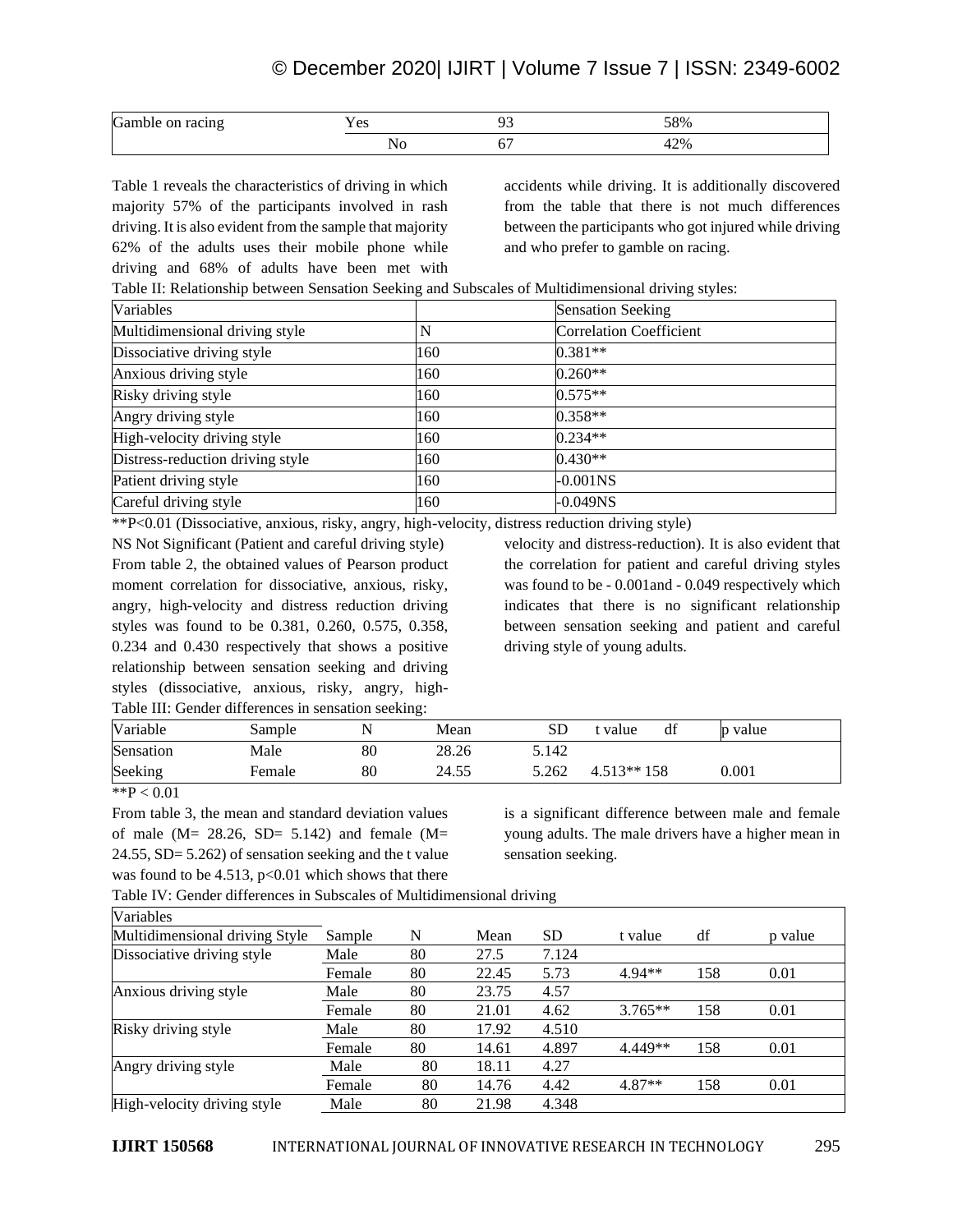# © December 2020| IJIRT | Volume 7 Issue 7 | ISSN: 2349-6002

|                                  | Female | 80 | 18.36 | 4.795 | 4.99**     | 158 | 0.01 |
|----------------------------------|--------|----|-------|-------|------------|-----|------|
| Distress-reduction driving style | Male   | 80 | 14.8  | 3.537 |            |     |      |
|                                  | Female | 80 | 13.52 | 4.245 | $2.06*$    | 158 | 0.04 |
| Patient driving style            | Male   | 80 | 14.37 | 3.262 |            |     |      |
|                                  | Female | 80 | 14.11 | 3.929 | $0.459$ NS | 158 | 0.65 |
| Careful driving style            | Male   | 80 | 18.41 | 3.429 |            |     |      |
|                                  | Female | 80 | 19.47 | 4.158 | .76 NS     | 158 | 0.08 |

\*\*p<0.01 (Dissociative, anxious, risky, angry, high velocity)

\*p<0.05 (Distress-reduction)

NS Not significant (patient, careful driving styles) Table 4 shows independent samples t-test to compare the scores of male and female for subscales of driving style. There is a significant difference between male and female young adults in dissociative, anxious, risky, angry, high-velocity driving styles (t  $(158)$  = 4.94, t  $(158) = 3.765$ , t  $(158) = 4.449$ , t  $(158) = 4.87$ , t  $(158) = 4.99$  respectively p<0.01). It is also evident that there is a significant difference for distressreduction driving style (t  $(158) = 2.06$ , p<0.05). There was no significant difference found between patient driving style (t (158) = 0.459,  $p = 0.65$ ) and careful driving style (t  $(158) = 1.76$ , p = 0.08).

## DISCUSSION

The interpretation of this research indicates that there is positive correlation between sensation seeking and dissociative, anxious, risky, angry, high-velocity driving style and distress-reduction driving style which shows that individuals who have higher level of sensation seeking tend to be adopt these mentioned styles of driving. It is evident that there is a significant difference in sensation seeking among the male and female young adults, where the male drivers seem to have higher tendency of sensation seeking compared to the female drivers, who seem to engage in patient and careful driving style. This was supported by the study done by Taubman-Ben-Ari O et. al, (2012), who report that reckless and angry styles were both endorsed more by men than women, but the anxious and careful driving style was endorsed more by women.

Recent research has indicated there is a relationship between the driving styles adopted by young drivers and their crash involvement. (Allan F Williams & Oliver Carsten) Young driver accidents were more likely to be attributed to factors related to inexperience. There were also differences in reported contributory factors for males and females such as careless, reckless or in hurry and exceeding speed limit were more often attributed to young male drivers compared with young female drivers. Young female drivers were slightly more frequently assigned factors such as nervous, uncertain, or panic or failed to judge other person's path or speed, but the percentage differences between males and females were small.

### **CONCLUSIONS**

The finding of the study reveals that the men with high sensation seeking are most likely to be involved in angry and risky driving behaviour and that women tend to choose careful driving compared to male drivers.

# LIMITATIONS AND RECOMMENDATION

The research was done only with 160 young adults and a particular age group in a limited geographical area of Chennai city. A larger sample covering a wider geographic area and comparison between the experienced drivers and young drivers can be studied.

# REFERENCES

- [1] Sensation Seeking IResearchNet. (2016, January24). Retrieved from http://psychology. iresearchnet.com/social
	- psychology/personality/sensation- seeking/
- [2] Zuckerman, M. (2006). Sensation Seeking and Risky Behavior (1st ed.). Washington, US: 20002 American Psychological Association.
- [3] Zuckerman, Marvin. (2008). Sensation Seeking. The International Encyclopedia of communication. https://doi.org/10.1002/ 978140 5186407.wbiecs029
- [4] Martinussen, L. M., Møller, M., & Prato, C. G. (2014). Assessing the relationship between the Driver Behavior Questionnaire and the Driver